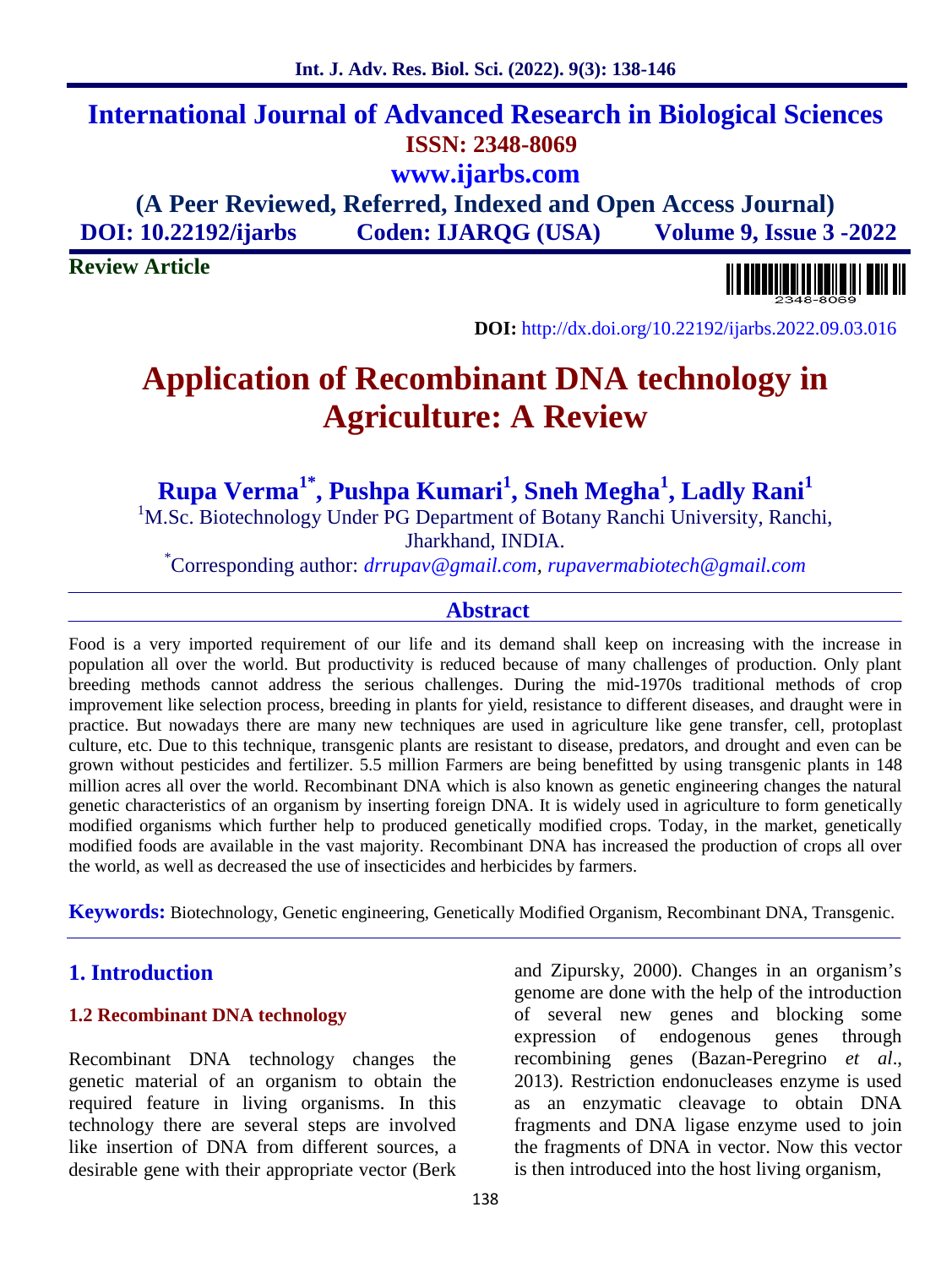and this organism is grown to produce multiple copies of the incorporated DNA fragment in culture media, and DNA fragments are clones that are selected and harvested (Venter, 2007). In the agriculture and drugs field, r- DNA technology took longer as compared to anticipated because of many different and unexpected barriers and to engineering. solve this barrier and get desired results. There are many vaccines diagnostic tools hormones, etc. has been developed in the mid-1980s, to improve human health (Bazan-Peregrino *et al*., 2013).

#### **1.2.1 Principle of Recombinant DNA Technology**

The principle of Recombinant DNA Technology involves four steps,

- a) Gene cloning and development of Recombinant DNA.
- b) Transfer of vector into the host.
- c) Selection of Transformed cell (host).
- d) Transcription and translation of the inserted gene.
- e) R-DNA provides the tools for studying the genetic makeup of the organism by isolating the DNA of any gene that's why they are so powerful. A particular gene can be isolated and produced in large quantities through cloning and its genetic information can be read by sequencing. The process of sequencing is based on a computer program. There are two methods of sequencing :

(i) Expressed Tag Sequencing: It reads icons only.

(ii) Sequence Annotation: It reads both icons and introns.

By the late 1970s, it became clear that those tools offered the fastest and surest route to understanding the molecular mechanism of the cells. There are certain tools to achieve rDNA technology.

#### **1.2.2 Basic tools of recombination DNA technology:**

#### **Restriction Enzymes**

Restriction enzymes are of two types endonuclease and exonuclease. The endonuclease

is at a specific site (internal bonds) whereas exonuclease cuts the external bonds. Ligase enzymes help to bind the DNA molecule. Restriction endonuclease is also called a molecular scissor as it determines the specific site and is also the most important tool of genetic The restriction endonuclease identifies the specific seq. (palindromic sequence) at specific points and cut the DNA at that point called a restriction site. Thus sticky ends are created. The vector and GOI are cut through the same restriction endonuclease to obtain complementary sticky ends thus making the work of ligases easy to bind the GOI to the vector.

#### **Vectors**

Vectors are the ultimate vehicles that carry forward the GOI into the host organism so they are a very important tool for rDNA technology. The most common vectors in rDNA technology are plasmids and bacteriophages as they have high copy no. and carrying capacity.

#### **Host Organism**

The organism into which rDNA is introduced is called the host. The host must be compatible. They are the ultimate tool of rDNA technology because they take up the rDNA. There are multiple ways to inject rDNA into the host, microinjection, biolistic / gene gum, alternate cooling and heating, use of calcium ions, etc.

#### **Gene Cloning and Development of Recombinant DNA**

The foreign DNA (gene of interest) from the source is cleaned by restriction enzymes (exonucleases/endonuclease) and ligated to another DNA molecule i.e. cloning vector (plasmid, phagemid etc.) by DNA ligase to form recombinant DNA.

#### **Transfer of Vector into the Host**

This cloning vector with recombinant DNA is transferred into and maintained within the host cell. The introduction of r-DNA into a bacterial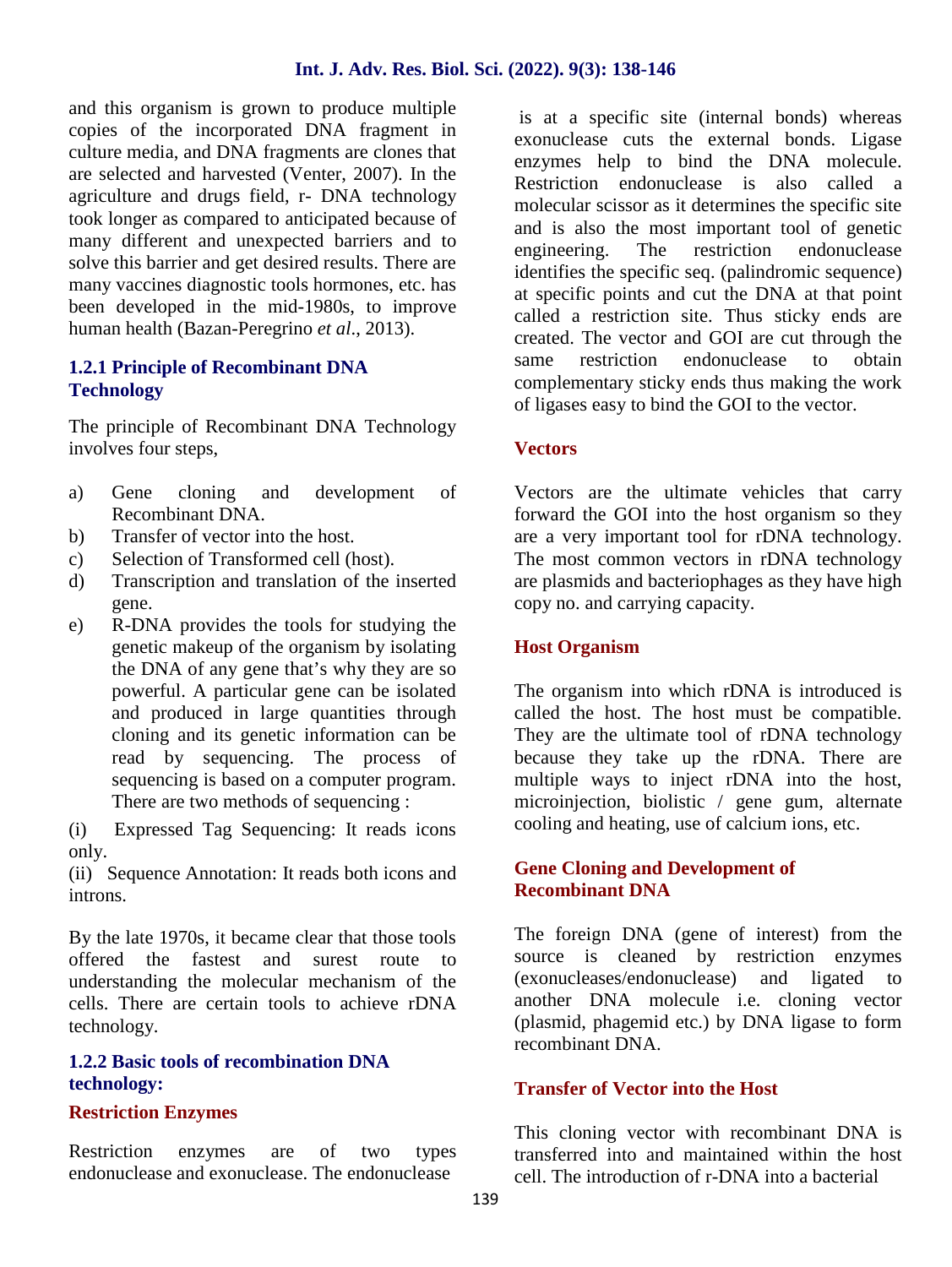host cell is called transformation. The transformation experiment was first performed by Federal Griffith (in 1960) in e-coli bacteria. He told that transformation is nothing but automatic take up by the cell.

#### **Selection of Transformed Cells**

Those host cells that take up the r-DNA are identified and selected from the pool using the selectable markers. Selectable markers select the transformed cell and reject the non-transformed cell.

#### **Transcription and Translation of Inserted Gene**

Once the transformed cell is selected then if require transcription and translation of inserted gene are done to get the desired protein.

Transcription means to convert double standard DNA into single-stranded mRNA by RNA polymerize enzyme, which recognizes the binding site of a DNA called a promoter. The process of transcription is terminated by a terminator codon. This means the region from promoter to terminator codon is transcribed only.

(b) Translation means conversion of mRNA to protein. This process is carried out by the enzyme called DNA polymerase. There are three types of DNA polymerase (DP1, DP2, DP3). All have different functions. DNA polymerase synthesizes a new strand over m-RNA. Firstly, it reads the codon sequence over m-RNA in the 3' to 5' direction. Then it synthesizes the new strand in a 5' to 3' direction.



Figure: The model of gene expression information for depiction of plant growth status (Fang *et al.,* 2016).

# **2.1 Agriculture**

Crops modified genetically in agriculture is done for two purposes, high yield and resistance of pests, and this is already used in a commercial context in several countries (Paoletti*et al.*, 1996)

Genetically modified crops are not only used for consumption but also in commercial contexts in various countries i.e., the first genetically engineered crop to be granted a license for human consumption is tomato CGN-89564-2 (in 1994) genetically modified (Bruening *et al.,* 2000). And its name was 'FlavrSavr', and it failed in the market. Further 93% of soybean and 88% of corn are genetically modified in the US (Winerip, 2003).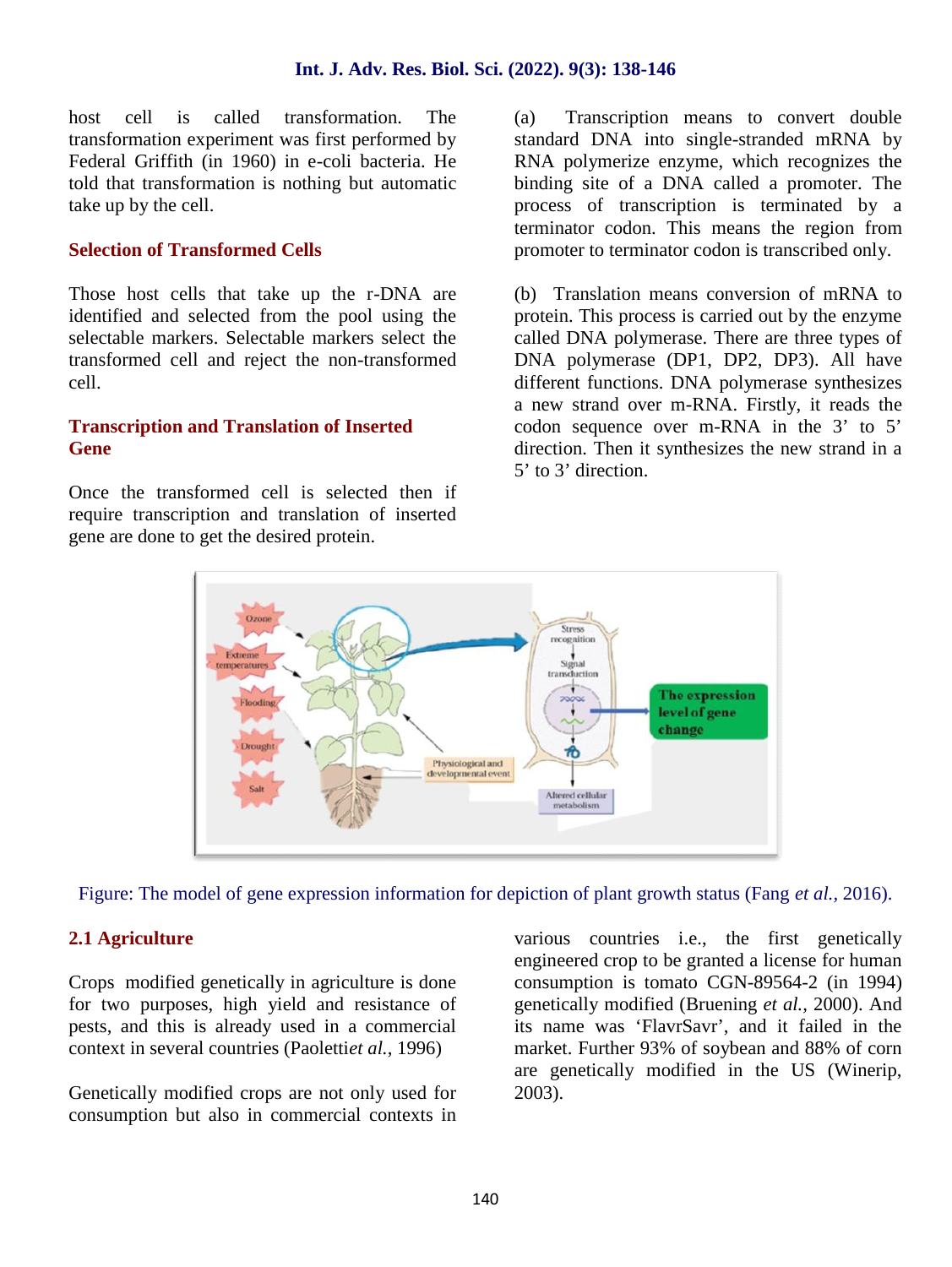Brinjal in the first one to get GEAC approval but the introduction of pest resistance brinjal (eggplant) was showed bad performance in many countries. Bt-brinjal is a genetically modified food crop developed by the seed company. Many companies are ready for large-scale field trials and seed products but this GM food crop has

major health risks. To overcome the initial unpopularity of *Bacillus thuringiensis* in many countries like India, (Choudhary and Gaur 2009). Bangladesh (Unnayan Bikalper Nitinirdharoni Gobeshona, 2015.) and the Philippines (Conrow, 2016).

#### **2.2 Application of Recombinant DNA technology:**



Figure: Application of RDT (Khan *et al.,* 2016).

In 1973, Paul Berg, Herbert Boyer, Annie Chang, and Stanley Cotien of Stanford University and University of California, San Francisco generated the first recombinant DNA molecule. During 'The Asilomar Conference' in 1975, regulation and safe use of r-DNA tech was discussed. At the Asilomar, the r DNA methods to faster agriculture and drug development took a longer time than anticipated by scientists because of unexpected difficulties and barriers to achieving satisfactory results. However, since the mid-1980's the no. of products like hormones, vaccines, etc. have been developed continually to improve health (Bargan Peregrino *et.al*., 2013). A quick approach is offered by r-DNA tech. to scrutinize the genetic expression of the mutations that were introduced into eukaryotic gives through cloved insulin genes insertion inside a simious virus fragment. (Lomedico, 1984). Forget genes disruption has been used to produce antitumor derivates in other hosts which were structurally similar for the production pathways (C. Mendez and J.A. Sales 2003). A new chimeric gene has been developed through their technique which contains the  $F \& H$ B-submit cooling sequence and C-terminal peptide of the HCG B-submit coding sequences (Fauser *et al*., 2009).

#### **2.3 Application of RDT in field of agriculture:**

GM crops improved in many fields like herbicides, resistance to plants, etc. **(**Paoletti *et al.,* 1996).In agricultural fields crops are modified according to the needs using RDT. The first genetically modified crop was tomato CGN- 89546-2 in 1994. (Brueing *et al.,* 2000) gave its name as 'FlaourSanr Tomato'. It has qualities like prolonged flavor and delayed ripening etc. In the US 88% of corn and 93% of soybeans are genetically altered and much of this finds its way unlabelled into processed foods (Winerip, 2003). There are different types of GM crops such as B.T. cotton, B.T. Maize, B.T. Brinjal etc. *Bacillus thuringenesis* is a bacterium found in sail used in G.M. crops. The benefits of using B.T. toxin should be stressed in an attempt to overcome the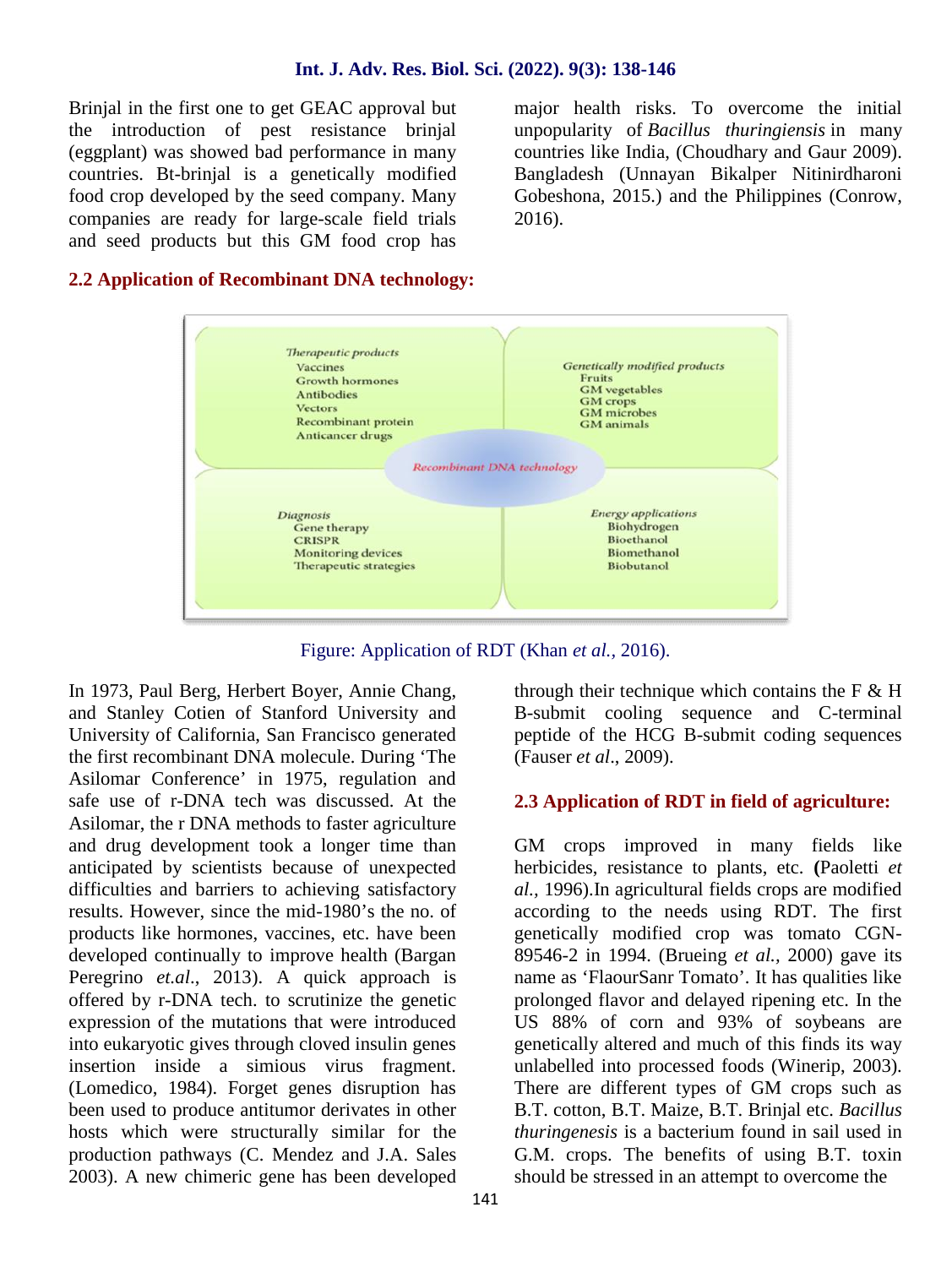initial unpopularity of consuming BT-brinjals in India (Choudhary *el al*., 2009) Bangladesh (Unnayan 2019), and the Philippines (Camron , 2016).The advent of RDT revolutionized the world as it offered new opportunities for innovations to produce a wide range of products **(**Galambos and Sturchio, 1998; Steinberg and Raso, 1998)**.** The pharmaceutical products synthesized through RDT changed human life in such a way that the U.S. Food and Drug Administration (FDA) approved more recombinant drugs in 1997 than in previous years, which includes anemia, aids, cancer, hereditary disorder, etc.(Liu *et al.,* 2013). Transcriptional regulation of endogenous genes, their effectiveness in the new location and the precise control of transgene expression are the major challenges in plant biotech. (Venter, 2007).

## **Food Quality.**

Consumers accept food by its texture, taste, and aroma. This important attributes have proven to be very suitable in r-DNA technique in tomato, by introducing either a truncated "sense" (Smith, 1990) polygalacturonase gene or the "antisense" (Sheehy *et al., 1988*) during ripening pectin was breakdown. A enzyme known as ACC oxidase, which is involved in the conversion of ACC to ethylene (Hamilton *et al.,* 1990). Potential future strategies to influence the flavor properties of a plant have been demonstrated by results of the genetic transformation of a scented Pelargonium species, referred to as 'lemon foods geranium'. *Agrobacterium rhizogenes* help in transformation by increasing the production of essential oil and significantly changing the distribution of monoterpene alcohols (Pellegrineschi *et al*., 1994). Therefore, for improving food quality 'sense' and 'anti-sense' techniques are used. By appling "antisense" technology, it inhibit either the 1-amino cyclopropane-1-carboxylate synthase (Oeller *et al.,* 1991) or the ACC oxidase.

#### **Nutritional Quality**.

If the nutritional value of a food is increased by r- DNA tech then it will attract the people in near future. The direction of fatty acid biosynthesis, in a favor of medium-chain fatty acid, can be achieved by the expression of a 12:0-acyl carrier protein thioesterase in transgenic oilseed plants (Voelker *et al*., 1992). Increasing the level of sculpture containing amino acids in soybean by introducing a gene from Brazil nut exemplifies the strategy to improve the balance of essential fatty acids in imp. Crops (Townsend, 1992). GM crop also modified for the allergenicity of the host plant (Nordlee, 1994). The modification of carbohydrate metabolism by r-DNA tech. has been demonstrated for starch in potatoes (Müller- Röber *et al.,* 1992; Stark *et al*., 1992). "Bioreactors" are used for the production of pharmacologically and industrially important substances such as proteins (Daleand Belanger, 1993). From transgenic potatoes, correctly processed human serum albumin can be obtained (Sijmons *et al.,* 1990).

#### **Microorganisms**

For millennia microorganisms played an important role in food production. With the increase of knowledge, there have always been attempts to optimize the microorganisms in food Modern-day industries use microorganisms for the preparation of fermented  $(FBC, 1990)$ . The property of microorganisms can be changed with help of r- DNA tech (Geisen, *et al.,* 1990). Major goals are optimization of the production process, improvement of product quality, safety, and enlargement of product diversity (Muraoka and Imanaka, 1993). There are many micro-organisms available for industrial applications, one of them is *Saccharomyces cerevisiae.* This microorganism is used in the brewing industry for making bread and alcohol (Hollenberg and Strasser, 1990; Lang-Hinrichs and Hinrichs, 1992). GM yeast increased the activities of maltase and maltosepermease and an amylolytic brewer's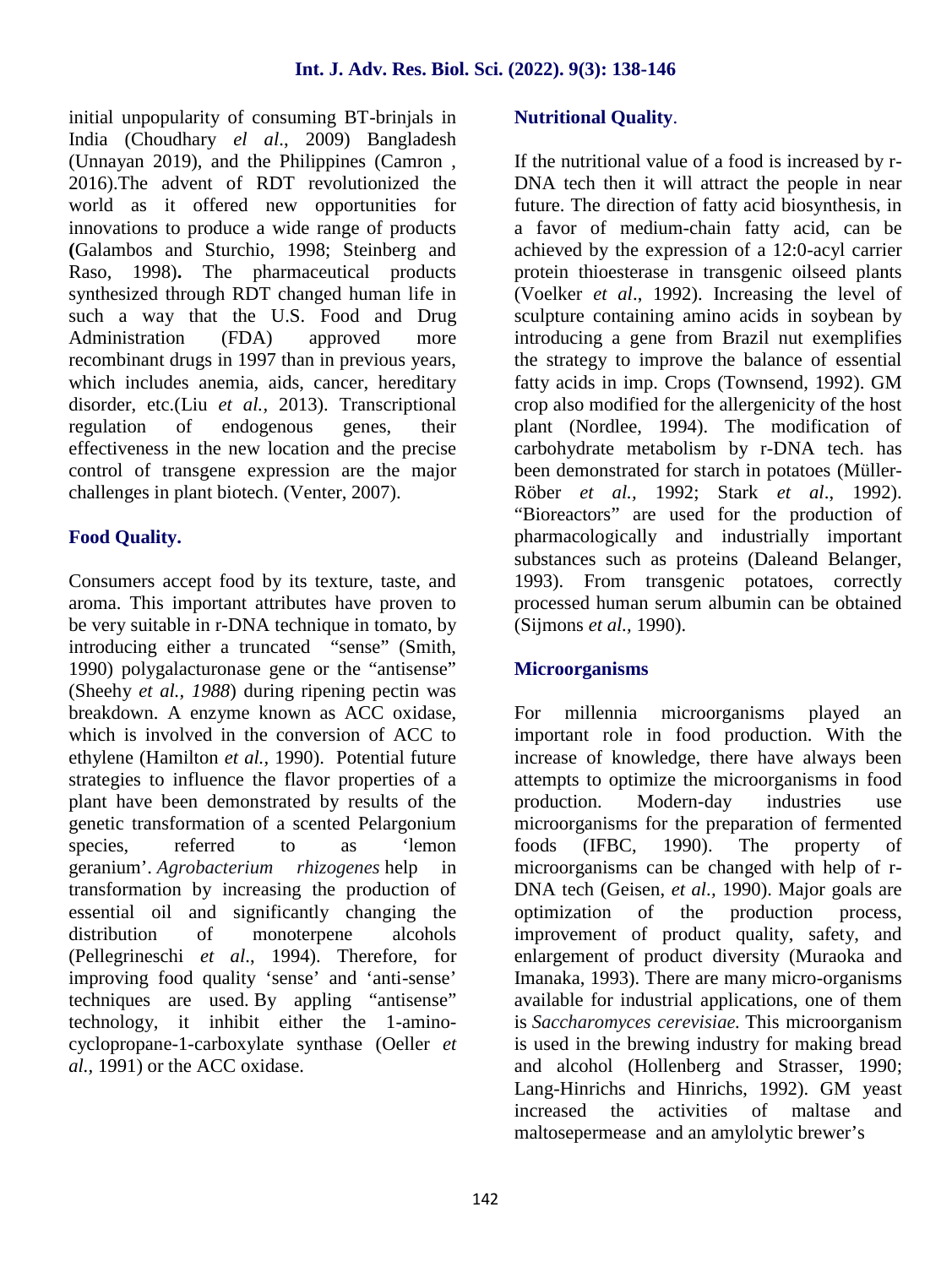yeast (ACNFP, 1993) a genetically modified yeast, and used for food reviewed. Lactic acid bacteria play an important role in fermentation (Teuber, 1993). Many examples have been reported (Vos and W.M., 1992; Teuber, 1993). The constructions of safe, so-called 'food–grade' vectors have been extensively studied with these microorganisms (Venemma, 1993).

## **Current Research Progress**

In agriculture, health, and the environment rDNA tech is growing very fast. E.g. (Lispro) (Humalog) in comparison to normal human insulin, is a well effective and fast-acting recombinant insulin**.** Epoetinalfa is a recombinant protein used in curing anemia (Masson *et al*., 2003). If a child's body is not producing a desired quantity of hGH then recombinant hGH is given. MPIF-1(cytokine myeloid progenitor inhibitory factor-1) a recombinant version which is approved by the FDA in 1997, was a great achievement. With the help of this mimic the division of immunologically cells (Patra *et al*., 2000; Macallan *et al*., 2008).The following part describes the recent developments of r-DNA technology. The solutions to several problems in different species have been brought about by (CRISPR) clustered regularly Interspaced short Palindromic repeats (Pennisi, 2013). The CRISPR of H-*hispanica* genome is capable of getting adopted to the nonlytic virus. The associated Cas operon encodes the interfering Cas 3 nucleases and other Cas proteins (Wang *et al*., 2016). Zinc finger nucleases (ZFNs) and Transcription activator-like effector nucleases (TALENs) are chimeric nuclease compounds. Recombinant protein fibroblast growth factor (FGF) has been developed which helps in the formation of new blood vessels in the myocardium.

The abovementioned new manufacturing structures beautify pipelines for the improvement of several vaccines and pills and so forth. Production of excessive exceptional proteins relies upon on physiology of a mobile phone and the prerequisites supplied to it. The expression of proteins will become retarded if a mobile goes

disturbing conditions, which may additionally want the manufacturing in some cases. Thus, similar upgrades are required for higher and secure manufacturing at genetic and metabolic levels. Microorganisms are viewed as the handiest hosts to produce molecular medicines. These cells enable the incorporation of overseas genes with much less resistant limitations and expression is effortlessly controlled. Compared to plant and mammalian cells to be taken as hosts, microbial structures supply less problematic equipment which subsequently enhances the overall performance and first-class of proteins production. The use of frequent microbial species, which include microorganisms and yeasts, is promising however the much less frequent lines have additionally been located promising as being mobile factories to produce recombinant molecular drugs

# **3. Conclusion**

A recombinant DNA science can be entire and executed with the assistance of some elemental equipment like Enzymes, vectors, host organisms, etc. Much distinct equipment is on hand for growing and enhancing agricultural production. This equipment consists of strategies to improve new types such as classical breeding and biotechnology. Recombinant DNA science has fundamental makes use of in meals and agriculture. Genetically modified vegetation can mitigate several modern-day challenges in business agriculture. Traditional agricultural processes are experiencing some resurgence today, with a renewed hobby in natural agriculture; a method that does now not include the use of genetically engineered crops. Current market traits mission is one of the quickest developing and revolutionary international industries, which no longer solely advantage growers however additionally buyers and principal USA economies. However, it is integral that the agricultural enterprise and science neighborhood make investments in higher science verbal exchange and rules to address unethical lookup and misinformation In the future the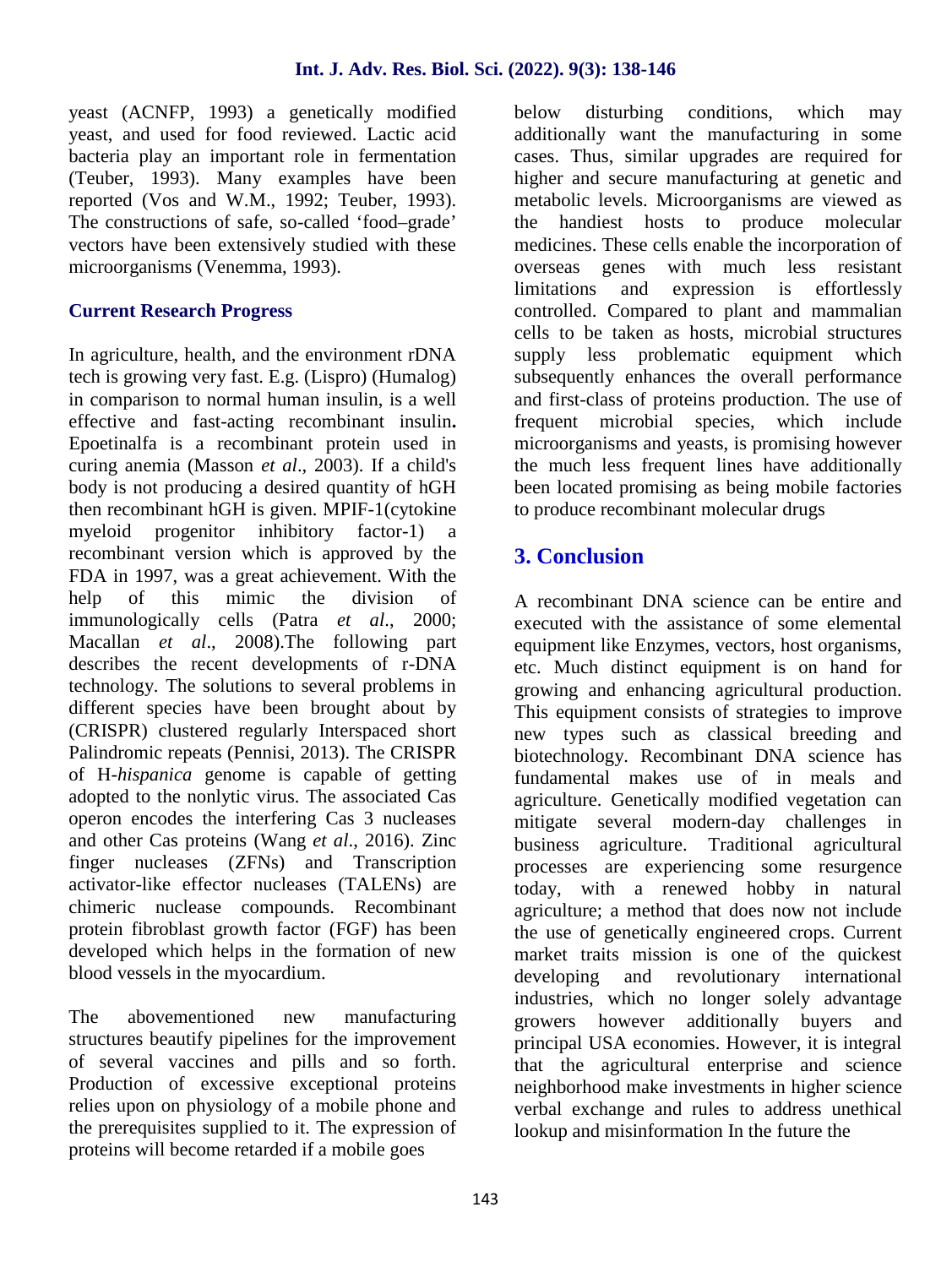position of genetic engineering stands to play a sustainable agricultural improvement is a fascinating topic. As with the improvement of any new science, there are many issues about related risks, and agricultural biotechnology is no exception.

# **References**

- 1. Venter, M., 2007. Synthetic promoters: genetic control through cis engineering, *Trends in Plant Science*, vol. 12, no. 3, pp. 118–124,.View at: Publisher Site | Google Scholar
- 2. Berk, A., Zipursky, S. L., 2000. *Molecular Cell Biology*, vol. 4, WH Freeman, New 13. York, NY, USA,.
- 3. Khan, S., Ullah, M., Siddique, R., Nabi, G., Manan, S., Yousaf, M. and Hou, H., 2016. Role of Recombinant DNA Technology to Improve Life. *International Journal of Genomics*, [online] 2016, pp.1- 14.
- 4. Bazan-Peregrino, M., Sainson, R. C. A., R. Carlisle, R. C. *et al*., 2013. Combining virotherapy and angiotherapy for the treatment of breast cancer, *Cancer Gene Therapy*, vol. 20, no. 8, pp. 461– 468,.View at: Publisher Site | Google Scholar
- 5. Fang, J., Zhu, X., Wang, C. and <sup>15.</sup> Shangguan, L., 2016. Applications of DNA Technologies in Agriculture. *Current Genomics*, 17(4), pp.379-386.
- 6. Paoletti, M. G., Pimentel, D.,1996. Genetic engineering in agriculture and the 16. environment-assessing risks and benefits. *BioScience*.; 46(9):665–673.
- 7. Bruening, G, Lyons, J. M., 2000. The case of the FLAVR SAVR tomato. *California* 17. *Agriculture*. 54(4):6–7.
- 8. Winerip M., 2003. You call that a tomato? The New York Times, USA.
- 9. Choudhary B, Gaur K., 2009. The development and regulation of Btbrinjal in<br>India (agental) ISAAA, Briggs 18. India (eggplant/aubergine). *ISAAA Briefs*. 38:102.
- 10. Unnayan Bikalper Nitinirdharoni Gobeshona, 2015. (Policy Research for Development Alternative) Bt brinjal is under 'life support': Experience of the Farmer in Second Round Field Cultivation of Bt brinjal by UBINIG, Dhaka, Bangladesh. p. 1–16.
- 11. Conrow J., 2016. Philippines Supreme Court reverses GMO ruling. Cornell Alliance for Science, Philippines, Asia.
- 12. Lomedico, P. T., 1984. Use of recombinant DNA technology to program eukaryotic cells to synthesize rat proinsulin: a rapid expression assay for cloned genes, Proceedings
- Méndez, C., Salas, J. A., 2003. On the generation of novel anticancer drugs by recombinant DNA technology: the use of combinatorial biosynthesis to produce novel drugs, Combinatorial Chemistry — High Throughput Screening, vol. 6, no. 6, pp. 513–526.
- 14. Fauser, B. C. J. M., Mannaerts, B. M. J. L., Devroey, P., Leader, A., Boime,I., D. T. Baird, 2009. Advances in recombinant DNA technology: corifollitropinalfa, a hybrid molecule with sustained follicle stimulating activity and reduced injection frequency, Human Reproduction Update, vol. 15, no. 3, pp. 309–321.
- 15. Galambos, L., Sturchio, J. L., 1998. Pharmaceutical firms and the transition to biotechnology: a study in strategic innovation, *Business History Review*, vol. 72, no. 2, pp. 250–278.View at: Publisher Site | Google Scholar
- Steinberg, F. M., Raso, J., 1998. Biotech pharmaceuticals and biotherapy: an overview, *Journal of Pharmacy and Pharmaceutical Science*, vol. 1, no. 2, pp. 48–59.View at: Google Scholar
- Liu,W., Yuan, J. S., Stewart, C. N., Jr., 2013. Advanced genetic tools for plant biotechnology, *Nature Reviews Genetics*, vol. 14, no. 11, pp. 781–793.View at: Publisher Site | Google Scholar
- Venter, M., 2007. Synthetic promoters: genetic control through cis engineering," *Trends in Plant Science*,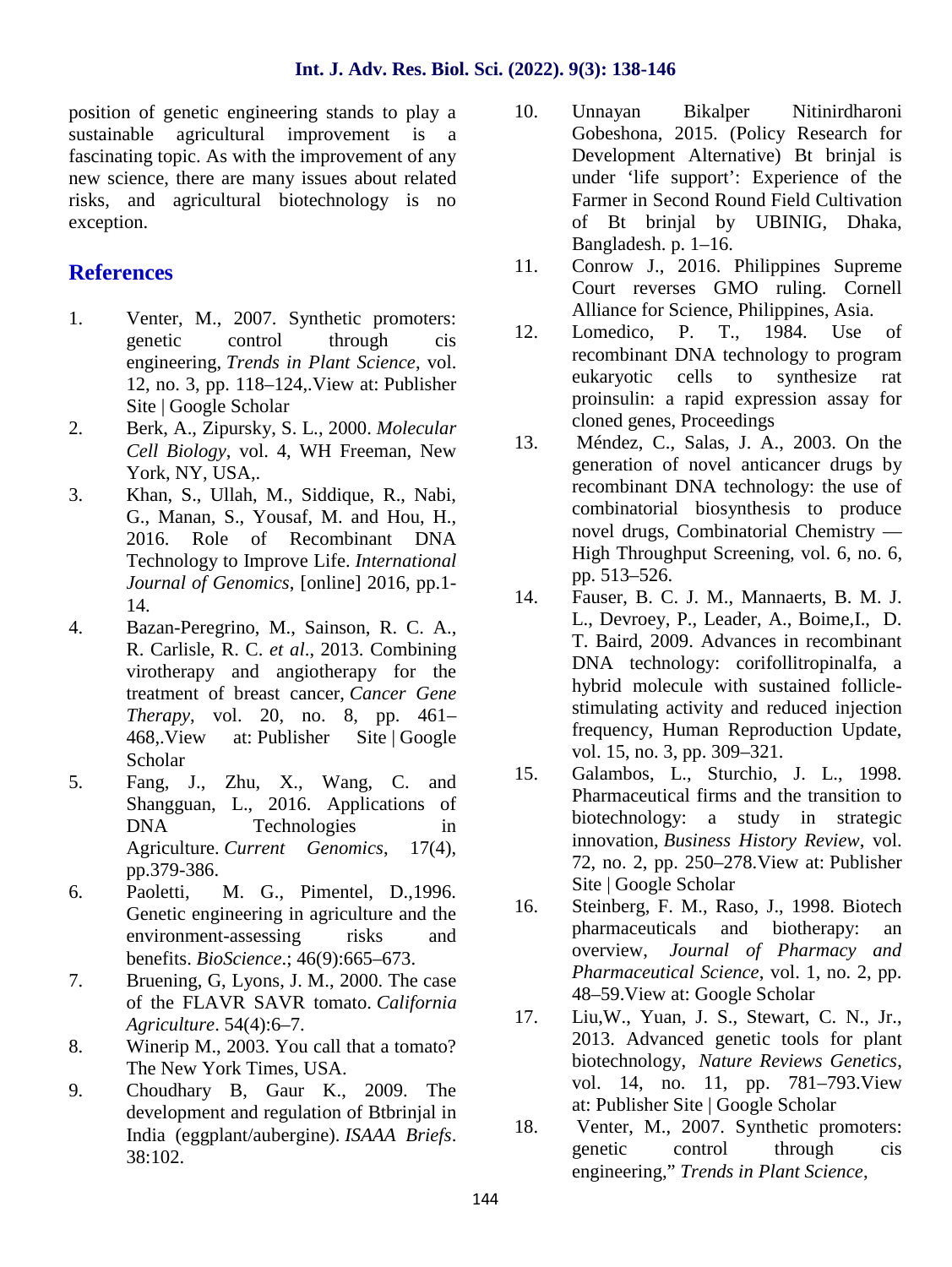vol. 12, no. 3, pp. 118–124. View 34. at: Publisher Site | Google Scholar

- 19. Sheehy, K., Kramer, M., Hiatt, W. Proc., 1988. Natl. Acad. Sci., 85, 8805-8809.
- 20. Smith, C. Mol., 1990. Gen. Genet. 224, 477-481.
- 21. Oeller, P. W., Min-Wong, L., Taylor, L. P. Pike, D. A., Theologis, A., 1991. Science, 254, 437-439.
- 22. Hamilton, A. J., Lycett, G. W., Grierson, D., 1990. Nature, 346, 284-287.
- 23. Pellegrineschi, ., Damon, J. P., Valtorta, N., Paillard, ., Tepfer, D., 1994. Bio/Technology, 12, 64-68.
- 24. Voelker, T. A., Worrell, A. C., Anderson, L., Bleibaum, J., Fan, C., Hawkins, D.J. Radke, S. E., Davies, H. M., 1992. Science, 257, 12-14.
- 25. Townsend, J. A., 1992. Proceedings of the 4th Biennial Conference on Molecular and Cellular Biology of Soybean, Iowa State University, Ames, IA, July 27, p.4.
- 26. Nordlee, J. ., Taylor, S.L., Townsend, J. ., Thomas, L. A., Townsend, R., 1994. In 41. OECD Proceedings of a Workshop on Food Safety Evaluation, Oxford, UK, 12 Sept., in press.
- 27. Müller-Röber, B., Sonnewald, U., Willmitzer, L., 1992. EMBO J, 11, 1229- 1238.
- 28. Stark, D. M., Timmermann, K. P., Barry, G. F., Preiss, J., Kishore, 1992. G.M. Science, 258, 287-292.
- 29. Dale, J., Belanger, F., 1993. Agro. Food Industry Hi-Tech., 4, 6-8.
- 30. 28. Sijmons, P., Dekker, B., Schrammeijer, B., Verwoerd, T., van den Elzen, P., Hockema, 1990. A. Biotechnology, 8, 217-221.
- 31. IFBC (International Food Biotechnology Council), Regulat. Toxicol. Pharmacol. 1990, 12, 1-196.
- 32. Geisen, R., Stander, L., Leistner, L., 1990. Food Biotechnology, 4, 497-504.
- 33. Muraoka, Y., Imanaka, I., 1993. Editors, Recombinant Microbes for Industrial and Agricultural Applications, Marcel Dekker, New York.
- 34. Hollenberg, D. P., Strasser, A. W. M., 1990. Food Biotechnology, 4, 527- 534.
- 35. Lang-Hinrichs, C., Hinrichs, J., 1992. Agro. Food Industry Hi-Tech., 5, 12-18.
- 36. ACNFP (Advisory Committee on Novel Foods and Processes), Report on the use of antibiotic resistance markers in genetically modified food organisms, 1994.
- 37. ACNFP (Advisory Committee on Novel Foods and Processes), Annual Report, 1993, MAFF-Publications, London.
- 38. Teuber, M., 1993. In Biotechnology, Vol. 1, Biological Fundamentals, Rehm, H.- J.; Reed, G., Editors, VCH, Weinheim, 325- 366.
- 39. De Vos, W.M., 1992. In Harnessing Biotechnology for the 21st Century, Ladish, M.R.; Bose, ..., Editors, American Chemical Society, Washington, DC, 524- 527.
- 40. Teuber, M., 1993. Food Reviews International, 9, 389-401.
- 41. Venemma, G. J., 1993. Dairy Sci., 76, 2133-2144,
- Masson, E. A., Patmore, J. E. Brash, P. D. *et al*., 2003. Pregnancy outcome in Type 1 diabetes mellitus treated with insulin lispro (Humalog), *Diabetic Medicine*, vol. 20, no. 1, pp. 46–50. View at: Publisher Site | Google Scholar
- 43. Patra, A. K., Mukhopadhyay, R., Mukhija, R., Krishnan, A., Garg, L. C., Panda, A. K., 2000. Optimization of inclusion body solubilization and renaturation of recombinant human growth hormone from *Escherichia coli*, *Protein Expression and Purification*, vol. 18, no. 2, pp. 182– 192.View at: Publisher Site | Google Scholar
- 44. Macallan, D. C., Baldwin, C., Mandalia, S., *et al*., 2008. Treatment of altered body composition in HIV-associated lipodystrophy: comparison of rosiglitazone, pravastatin, and recombinant human growth hormone, *HIV Clinical Trials*, vol. 9, no. 4, pp. 254–268. View at: Publisher Site | Google Scholar